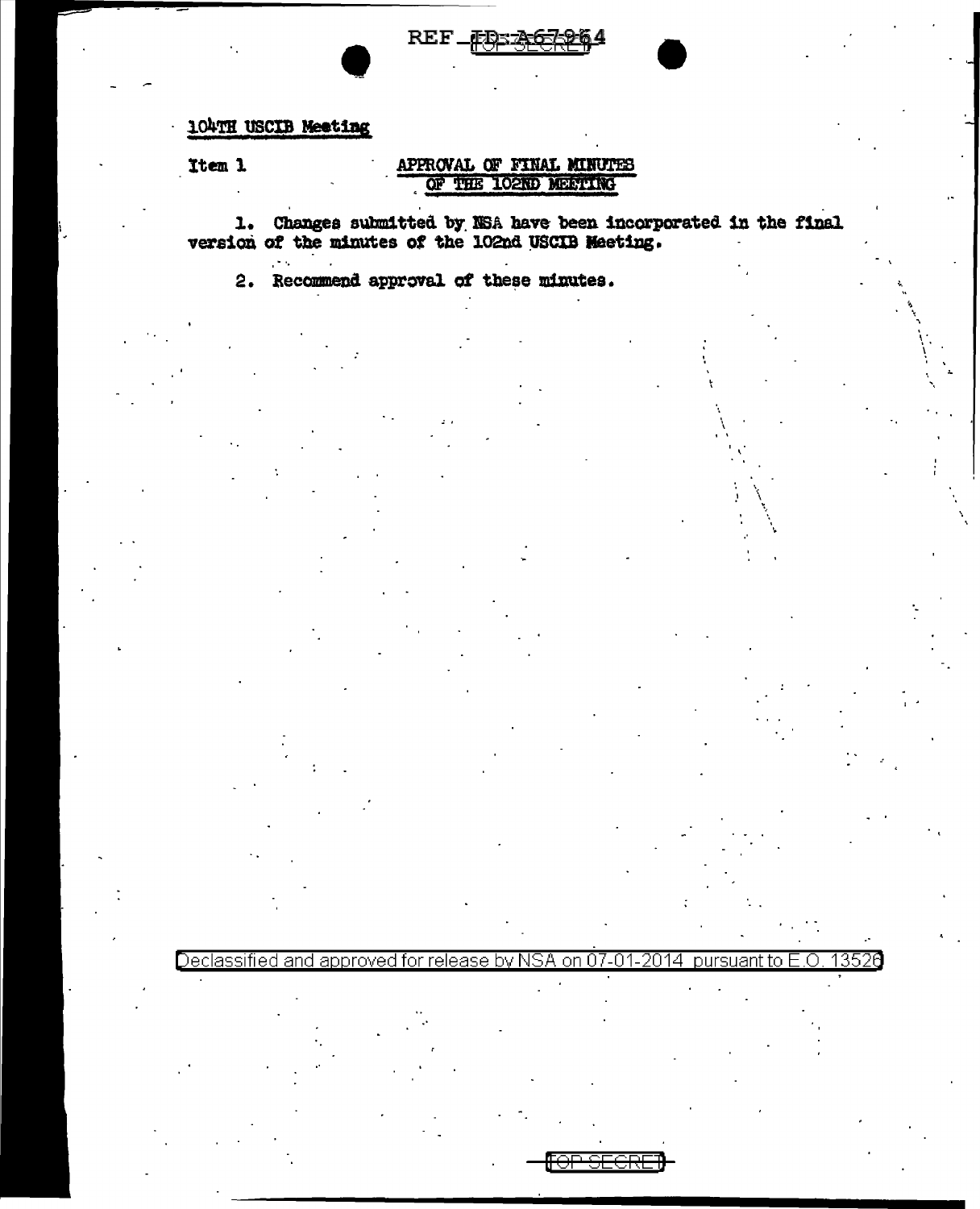## 104th USCIB Meeting

TOP SECRET

PL 86-36/50 USC 3605  $FO:3.3(h)$  (2)

#### **BACKGROUND**

Iten 2

1. At its 103rd Meeting on 14 May USCIB agreed not to accept the basic report submitted by the Ad Hoc Committee (USCIB 29.18/2). Instead, it was agreed to appoint a reconstituted committee under the chairmanship of Mr. Frank Raven. This committee was to consider proposed agenda items "a" through "d" and, if agreement was reached on these items, to proceed with consideration of items "e" and "f." Recommendations to USCIB were to be submitted for consideration at the 11 June meeting with a view to having approved position papers available for exchange with UK authorities by 15 June 1954.

**REF ID:A67964** <del>OP SECRET</del>

2. It was further agreed that member organizations concerned would submit to USCIB on 11 June the names of their conference delegates and technical advisers. keeping the number as limited as possible (USCIB  $29.18/5$ ).

## **CURRENT CONSIDERATION**

3. The papers for agenda items (a) through (e) have been written by the Working Committee chaired by Mr. Raven. These papers have been circulated as USCIB 29.18/7 and 29.18/8. All members of the Working Committee are in agreement on these papers. It is important to note here that the wording of these papers has been carefully worked out and agreed by all members in concert. We recommend that the Director not take exception to any of the phraseology in these papers.

4. Item (f) of the paper on will support the objectives of the Director, NSA, but will leave until later the question of agreement on the actual mechanism of technical collaboration. Item (f) of the  $p$ aper $\Box$ 

recommends against further expansion at this time. Item  $(T)$ but provides for approval in principle of the supply of technical informaby Director, NSA, if, in the future, he considers this tionl necessary or desirable. All members of the Working Committee are in agreement on these papers.

5. If the question of liaison requirements comes up, the Director's position should be based on the necessity for close technical relations The votes of members who support NSA will be contingent vitbl upon the view that the Director must lave working liaison personnel in  $\top$  A question which might be eaked is: "How soon after the agreement is ratified do you contemplate establishing these technical liaison It is vital to NBA's position that the Director's  $po$ ople "Inmediately." reply be:

ಕಾರ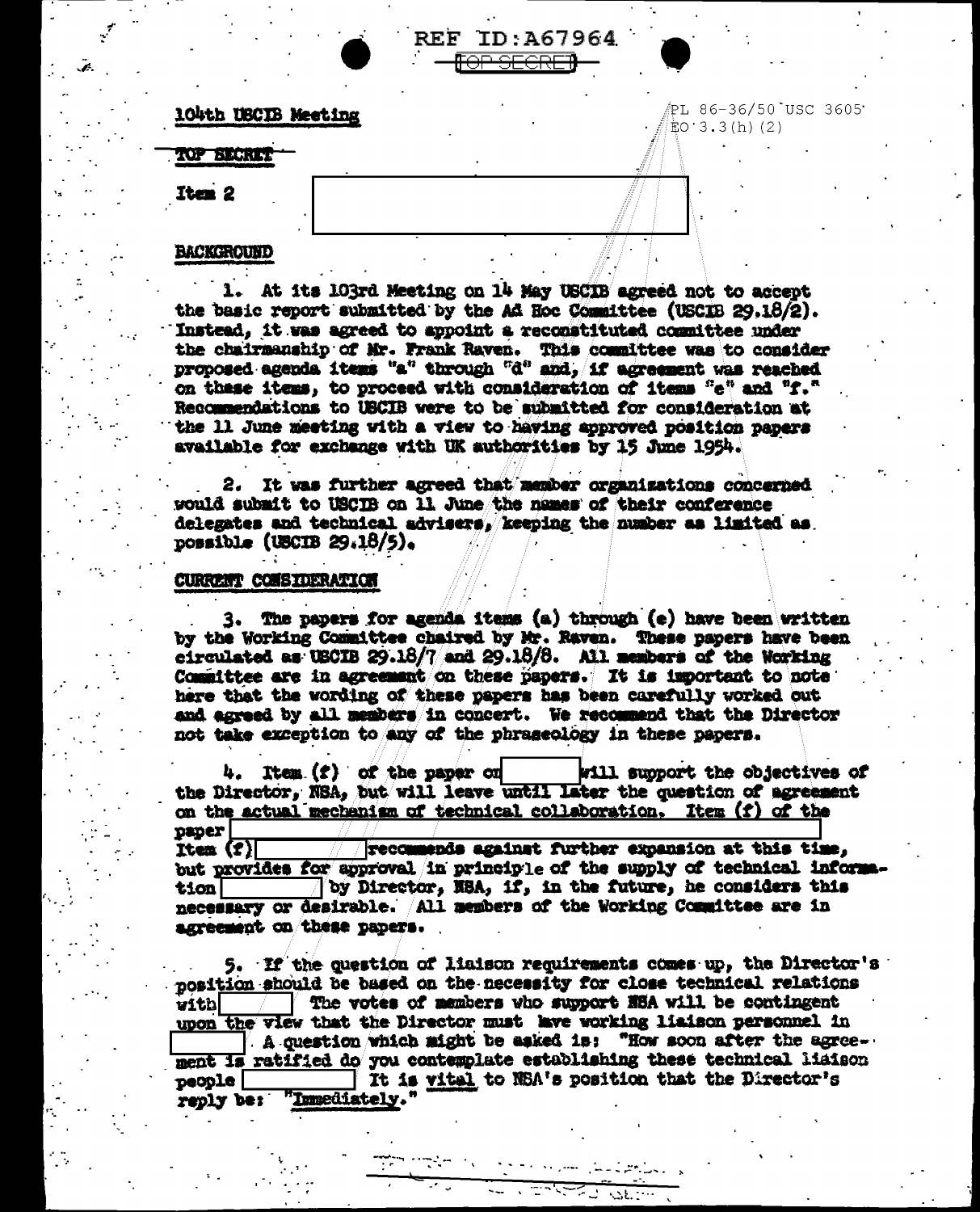#### <del>ier archai</del>

6. Agreement having been reached among the members of the Working Committee, it is expected that the papers as submitted will receive the unanimous approval of UBCIB.

ID: A67964  $\overline{1}$  ,  $\overline{1}$  ,  $\overline{1}$  ,  $\overline{1}$  ,  $\overline{1}$  ,  $\overline{1}$  ,  $\overline{1}$  ,  $\overline{1}$  ,  $\overline{1}$  ,  $\overline{1}$  ,  $\overline{1}$  ,  $\overline{1}$  ,  $\overline{1}$  ,  $\overline{1}$  ,  $\overline{1}$  ,  $\overline{1}$  ,  $\overline{1}$  ,  $\overline{1}$  ,  $\overline{1}$  ,  $\overline{1}$  ,

 $EO$  3.3(h)(2)

PL 86-36/50 USC 3605

7. CIA may argue that, if NSCID #9 governs, the Director. NSA. should be responsible for conducting the technical collaboration, whereas. if NSCID  $#5$  governs, then the CIA must control it. If CIA goes on record as stating that NSCID #5 governs in this matter, it will prove to the other members that CIA considers that certain COMINT activities are outside the control of USCIB. They are unlikely to get even a single supporting vote in USCIB on this thesis, which a number of members have indicated an eagerness to resolve for all time.

8. If CIA should state that they will not put up the money for the collaboration if NSA runs the show, we recommend that the Director accept this news calmly and observe that he will arrange to budget for it himself, and that he presumes an adjustment can be made between the NBA and CIA budgets.

The whole case rests on the thesis that - if COMINT collaboration 10. is a technical operation, then only a technical Akency can do it and NBA is the one government agency established for such technical COMINT operations.

11. We must avoid accusing CIA of running badly in the past. If CIA attacks N8A operations, it will win no votes thereby. The important thing is to avoid a wrangle. We can afford to admit that there is perhaps some merit in their charges. if made. adding however that the reverse is probably also true and, in any case, it is all in the past. We can point out that we are now starting a new arrangement and urge that it be established on a solid basis.

#### **RECOMMENDATION**

12. It is recommended that the Director support the recommendations of the Working Committee [

13. It is further recommended that the Director be prepared to nominate the delegates and advisors who will represent NSA at the forthcoming conference.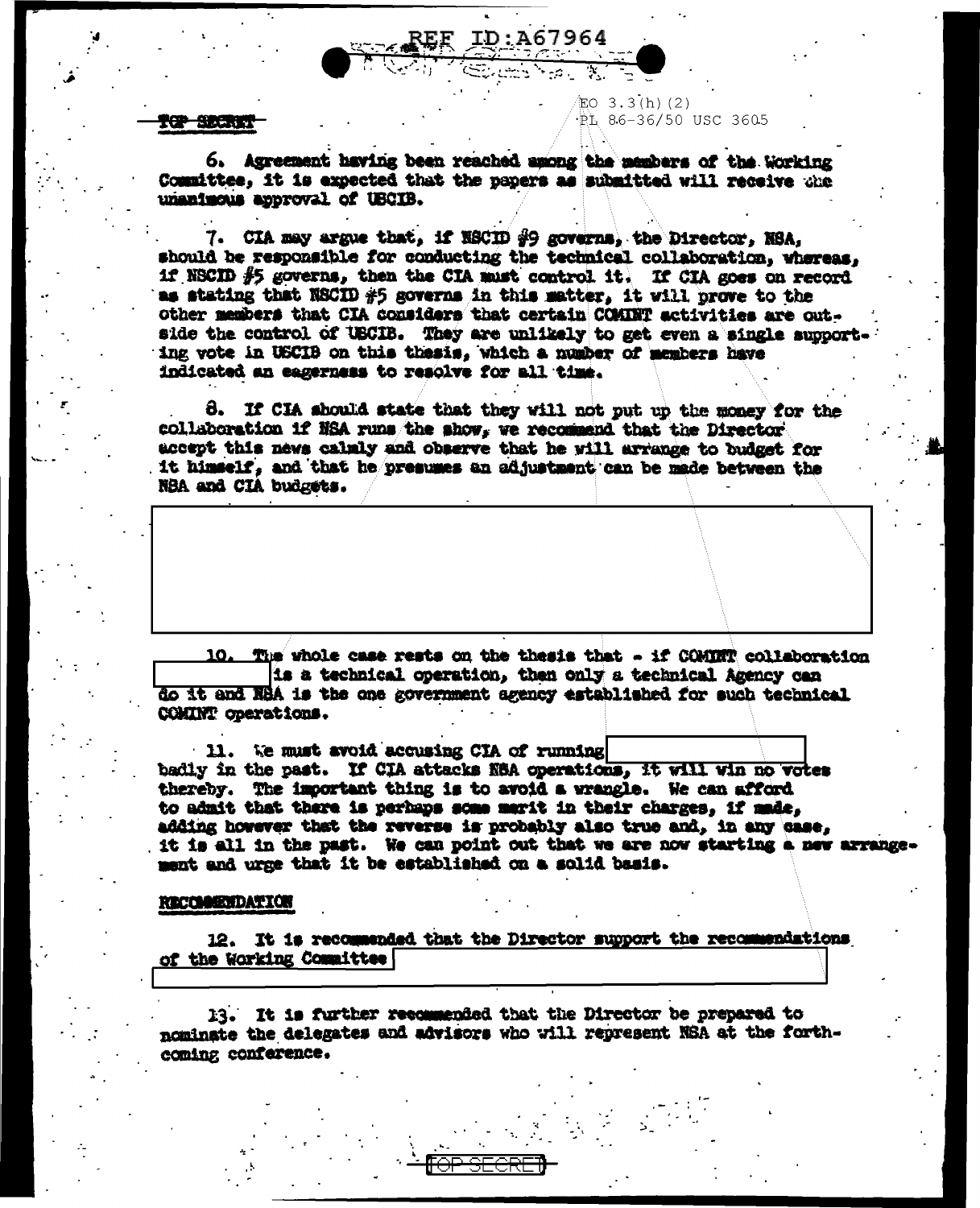|  | <b>7-TD-AGL</b>  |  |
|--|------------------|--|
|  | <b>The Story</b> |  |
|  |                  |  |

| 104TH USCIB Meeting |                          |                 | and a state                             |
|---------------------|--------------------------|-----------------|-----------------------------------------|
| TOP SECRET          |                          | $\sim$ $\sim$   |                                         |
| Item 3              |                          |                 |                                         |
| <b>BACKGROUND</b>   | $\omega_{\rm{max}}=0.01$ | t.<br>$\bullet$ | $ED 3.3(h) (2)$<br>PL 86-36/50 USC 3605 |
|                     |                          |                 |                                         |
|                     |                          |                 |                                         |
|                     |                          |                 |                                         |
|                     |                          |                 |                                         |
|                     |                          |                 |                                         |
|                     |                          |                 |                                         |
|                     |                          |                 |                                         |
|                     |                          |                 |                                         |

3. Subject to these deletions, the Board agreed that the proposal would be considered by vote sheet and that each member, prior to voting, would check with his own sources on the subject of legality and such other aspects of the proposed transactions as are felt to varrant consideration.

## CURRENT CONSIDERATION

4. This item has again been placed on the meeting agenda at the request of CIA. CIA, in their vote sheet reply, indicated that further discussion was required. Vote sheet replies by CIA, NSA, and Navy are included in paper circulated by the Executive Secretary (USCIB 29.14/16).

5. It has been learned from a reasonably good source that CIA will state at the meeting that they are generally opposed to the proposal because of its political implications. Further, they don't like dealing It is rdvorable vote.

understood, however, that the will be prepared to cast if a majority of the Board favors such action.

6. Navy has approved the proposal subject to a determination of the legality of the transaction. The Havy JAG has rendered an informal opinion that such a sale is legal, provided that the equipment is transferred to SECDEF, who can in turn willize CIA as the delivery agent. However, Navy JAG points out that any final decision regarding transfer or disposal of military property rests with its Office of Legal Counsel.